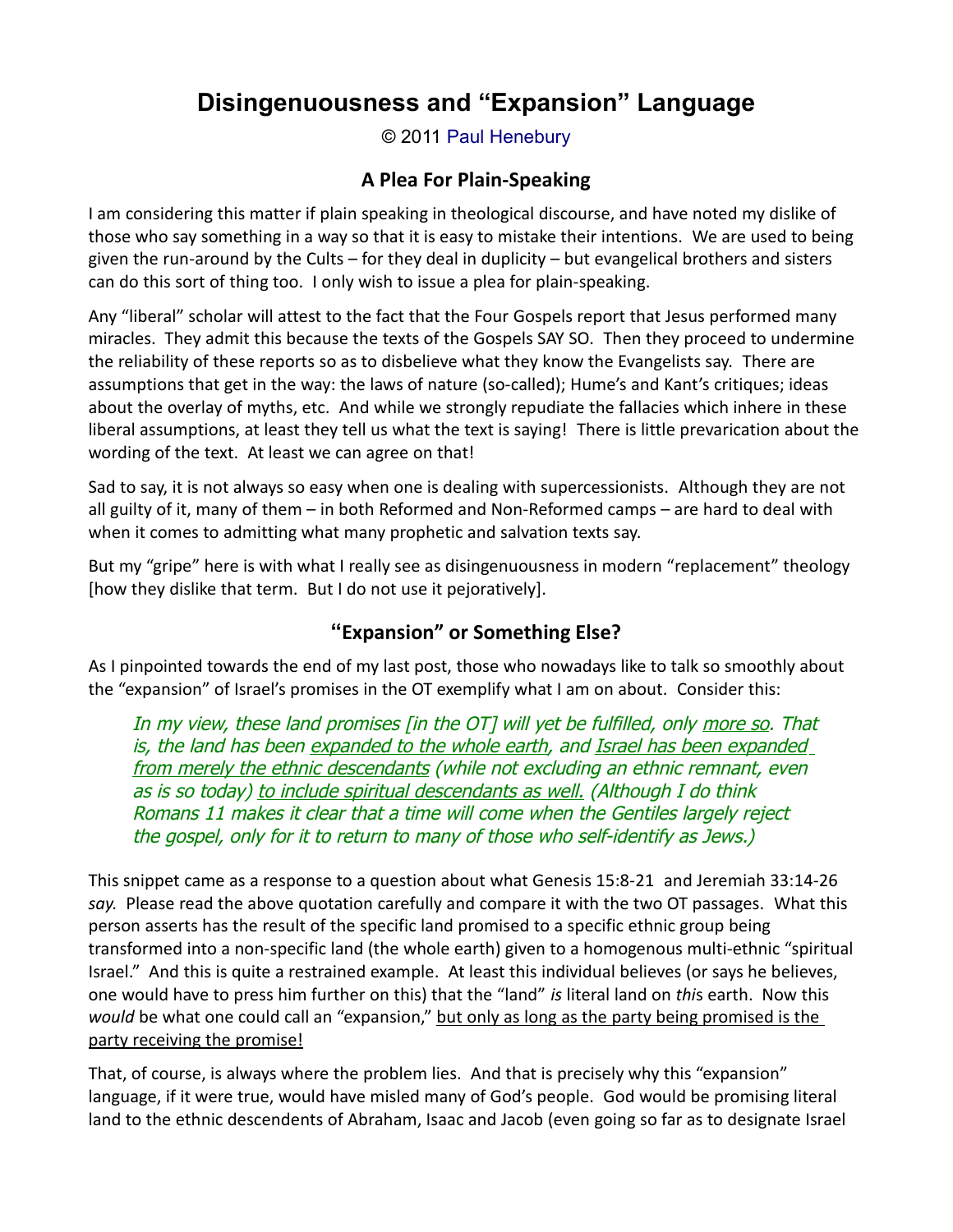#### Disingenuousness and "Expansion" Language

as "Jacob" – Isa. 27:6; 43:1, 22; Psa. 135:4), when, in reality, He would know that He wasn't making the promises with those whom He was speaking to but to the Church. (We shall see in the next post that this has serious ramifications for the Doctrine of God!).

But most will go further than this and say that the "land" is not any physical geographical location at all. It is heaven. Very often Hebrews 11:10, 14-16; 12:22 are trotted out to "prove" this. Of course, Abraham himself was told directly that he would not inherit the land himself, but his descendents would. The reference in 12:22 is a contrast with Mt. Sinai, not with the Promised Land. That fact should alert us to possible wrong applications. It is a difficult passage, but it should not be interpreted as saying that we all finally spend eternity in Heaven. As commonplace as that belief is, it is not supported in the Bible (cf. e.g., Rev. 21:2-3, 10, 24).

There are some, like Hoekema, who teach that these promises will be realized upon the new earth. But they only get there by turning ethnic Israel into the Church (or the other way round, which is the same thing), and rejecting plain-sense interpretations of OT covenants in context.

#### **False Analogies**

A common approach is to use analogies. So Robert Strimple, for example, spins a yarn about a father who promises his son some "wheels" and when the time comes around the father presents the young man with a Ferrari! (See Strimple's essay on "Amillennialism" in *Three Views on the Millennium and Beyond,* edited by Darrell L. Bock, 99-100).

But this is not an altogether reputable move; for in the story the father (apart from lacking common sense!) promises, not a bicycle or moped, but "wheels." The son's expectations might very well have been much lower than a Ferrari. But he did get what was promised, not something else (like a yacht). That could rightly be termed an "expansion." Furthermore, the one to whom the promise was made was the one who received the prize.

So what Strimple's example ends up doing is actually reinforcing the importance of keeping one's promise to the one to whom it is made! If he had been more forthcoming, Strimple would have had the *another* young man receiving a yacht or a home while the son would have gotten nada!

Thus, the true analogy shows up the deceptiveness, not just of the father in the story, but, alas, the one who used a false analogy! This is not "expansion." This is wholesale alteration.